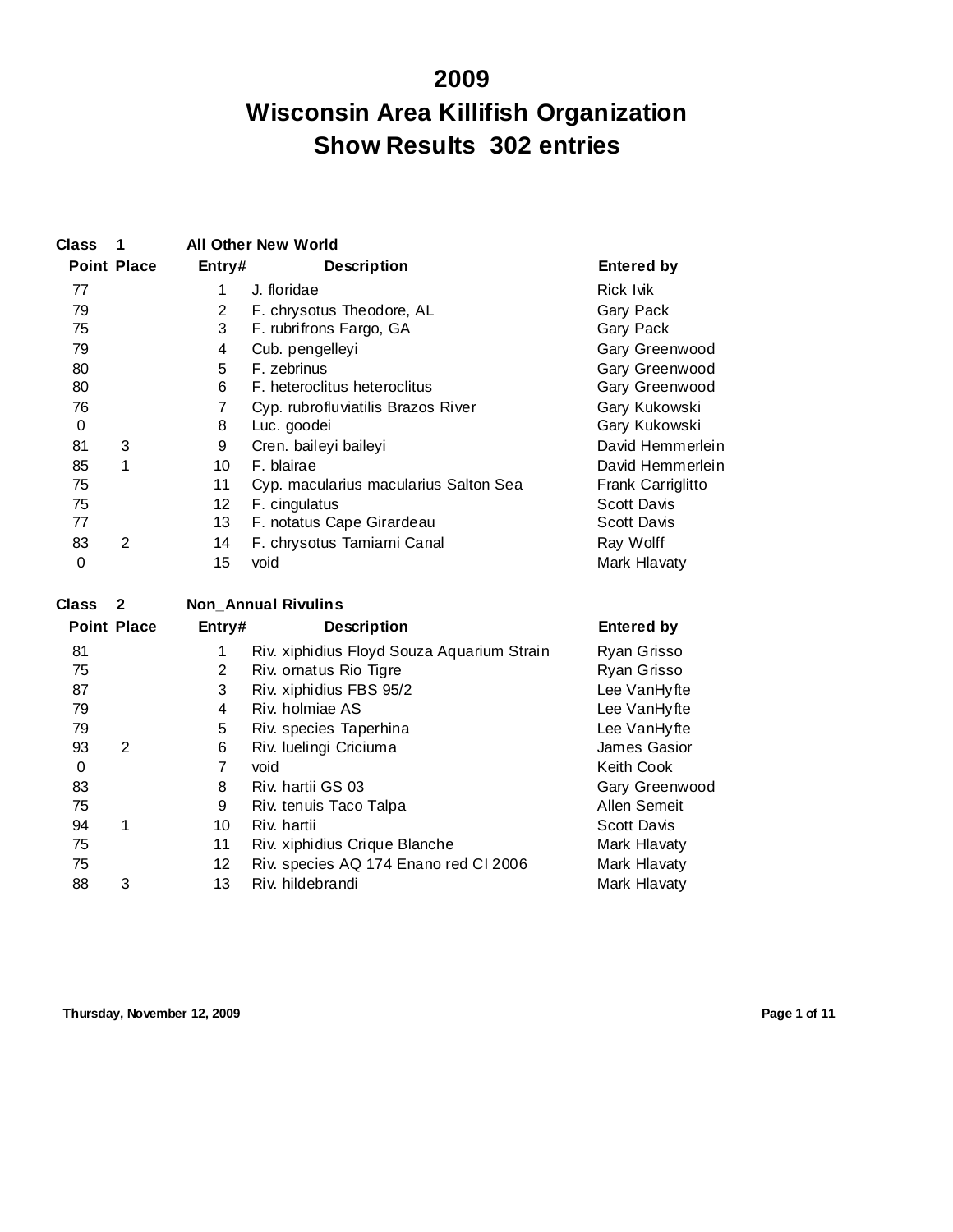| <b>Class</b> | - 3                |                 | <b>South American Annuals</b>              |                                  |
|--------------|--------------------|-----------------|--------------------------------------------|----------------------------------|
|              | <b>Point Place</b> | Entry#          | <b>Description</b>                         | <b>Entered by</b>                |
| 95           | 1                  |                 | Ausl. duraznensis LaCordobesa              | Rick Ivik                        |
| 83           |                    | 2               | Ausl. alexandri San Javier 2004            | Gary Pack                        |
| 82           |                    | 3               | Ausl. alexandri San Javier 2004            | Gary Pack                        |
| 92           | 2                  | 4               | Simp. antenori Limoeira do Norte RDB 06-16 | Gary Pack                        |
| 75           |                    | 5               | Simp. zonatus                              | Jim Liska                        |
| 75           |                    | 6               | Simp. parallelus                           | <b>Ruth Warner</b>               |
| 79           |                    |                 | Simp. boitonei                             | <b>Ruth Warner</b>               |
| 88           | 3                  | 8               | Ausl. wolterstorffi Porto Alegre brazil    | Gary Greenwood                   |
| 79           |                    | 9               | Simp. hellneri Terra Tipica -import        | Dieter Oberle / Nancy Oberle     |
| 75           |                    | 10              | Aphyl. peruensis CI2004                    | Tom Kean                         |
| 0            |                    | 11              | Simp. nielseni Pirapora (reverse trio)     | Art Leuterman                    |
| 0            |                    | 12 <sup>2</sup> | Simp. nielseni Pirapora                    | Art Leuterman                    |
| 75           |                    | 13              | Camp. brucei                               | Brandy Sommers / Jessica Sommers |
| 87           |                    | 15              | Simp. constanciae                          | Matt Bielski                     |
| 80           |                    | 16              | Simp. santanae                             | Paul Christ                      |
| 75           |                    | 17              | Pter. phasianus Mato Grosso                | Paul Christ                      |
| 75           |                    | 18              | Simp. santanae                             | Karl Doering                     |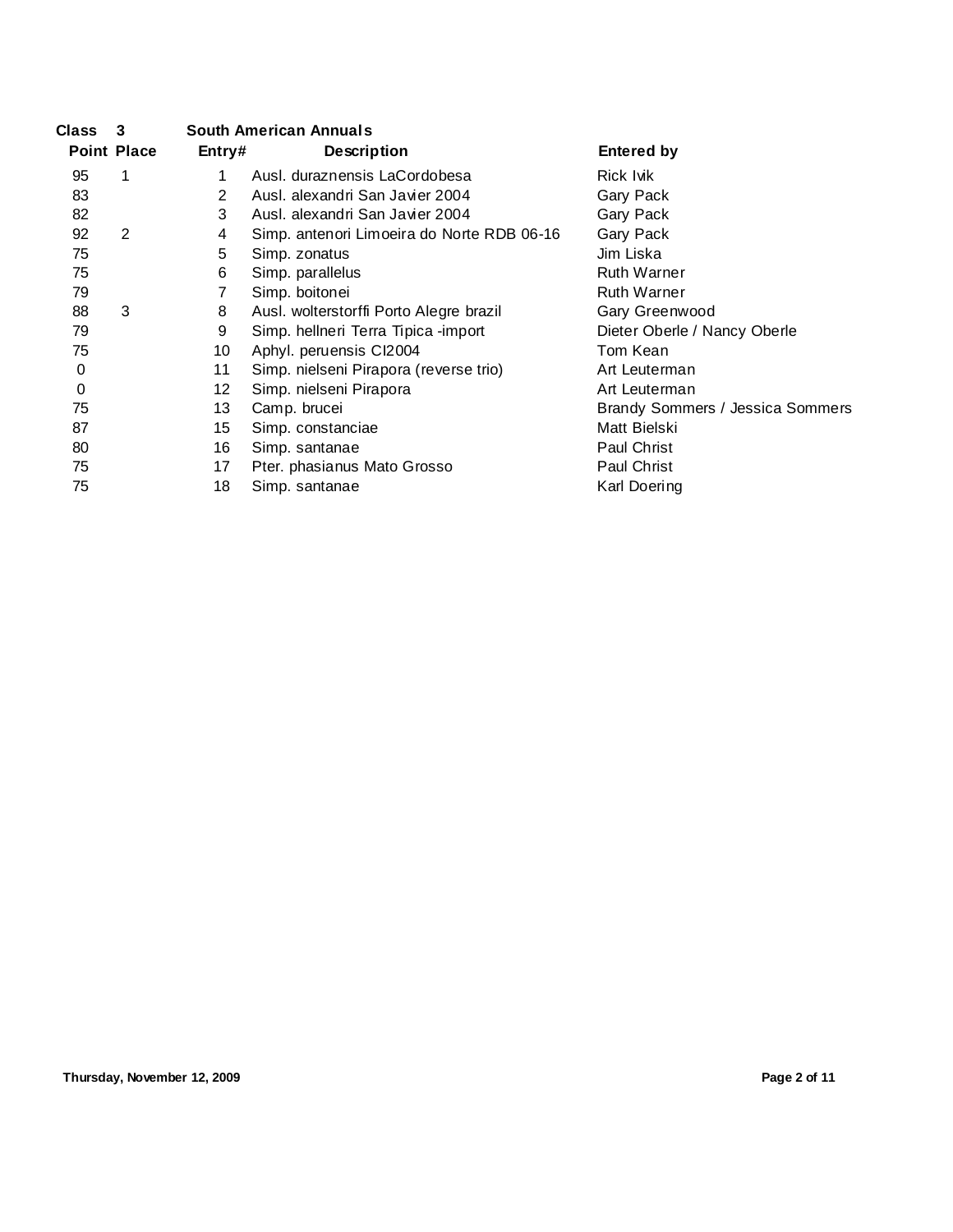| Class | $\overline{\mathbf{4}}$ | <b>Nothobranchius</b> |                                                            |                                  |
|-------|-------------------------|-----------------------|------------------------------------------------------------|----------------------------------|
|       | <b>Point Place</b>      | Entry#                | <b>Description</b>                                         | <b>Entered by</b>                |
| 0     |                         | 1                     | N. patrizii Msumalini Creek K96/23                         | John O'Conner                    |
| 75    |                         | $\overline{2}$        | N. taeniopygus Itigi TAN 03/8                              | John O'Conner                    |
| 80    |                         | 3                     | N. guentheri                                               | John O'Conner                    |
| 85    | 3                       | 4                     | N. symoensi                                                | John O'Conner                    |
| 92    | 1                       | 5                     | N. guentheri Zanzibar                                      | Gary Pack                        |
| 78    |                         | 6                     | N. guentheri Zanzibar                                      | Gary Pack                        |
| 80    |                         | $\overline{7}$        | N. kafuensis Nega Nega                                     | Gary Pack                        |
| 79    |                         | 8                     | N. kafuensis Nega Nega                                     | Gary Pack                        |
| 79    |                         | 9                     | N. hassoni Bukeya DRCH 08-10                               | Keith Cook                       |
| 79    |                         | 10                    | N. polli Kyembe DRCH 08-2                                  | Keith Cook                       |
| 80    |                         | 11                    | N. rubroreticulatus Zakoume National Pk TD 05-1 Keith Cook |                                  |
| 84    |                         | 12 <sub>2</sub>       | N. symoensi Luapula River ZAM 07/4                         | John Metzger                     |
| 78    |                         | 13                    | N. guentheri                                               | Gary Greenwood                   |
| 75    |                         | 14                    | N. polli Kyembe DRCH2008-6                                 | Tom Kean                         |
| 75    |                         | 15                    | N. rubroreticulatus Zakouma Nat. Park TD05-2               | Tom Kean                         |
| 84    |                         | 16                    | N. malaissei DRCH2008-6                                    | Tom Kean                         |
| 77    |                         | 17                    | N. rosenstocki Luapula River ZAM07-3                       | Tom Kean                         |
| 80    |                         | 18                    | N. lourensi Lupiro TAN00-15                                | Tom Kean                         |
| 75    |                         | 19                    | N. korthausae Rungungu TAN 02-11                           | Brandy Sommers / Jessica Sommers |
| 80    |                         | 20                    | N. korthausae Rungungu TAN 02-11                           | Brandy Sommers / Jessica Sommers |
| 79    |                         | 21                    | N. korthausae Rungungu TAN 02-11                           | Brandy Sommers / Jessica Sommers |
| 86    | $\overline{2}$          | 22                    | N. korthausae Rungungu TAN 02-11                           | Brandy Sommers / Jessica Sommers |
| 81    |                         | 23                    | N. cardinalis Lisinjiri riv TAN 97/27                      | Paul Christ                      |
| 75    |                         | 24                    | N. species Melele                                          | Paul Christ                      |
| 82    |                         | 25                    | N. species Mikola TZ 2008-12                               | Paul Christ                      |
| 75    |                         | 26                    | N. species Caprivi Salambaza NA 07-1                       | Nick Ternes / Diane Ten Pas      |
| 77    |                         | 27                    | N. palmqvisti Pangani TAN 94-7                             | Nick Ternes / Diane Ten Pas      |
| 83    |                         | 28                    | N. hassoni Bukeya DRCH 08-10                               | Nick Ternes / Diane Ten Pas      |
| 80    |                         | 29                    | N. patrizii Msumalini Creek                                | Karl Doering                     |
| 84    |                         | 30                    | N. fuscotaeniatus                                          | Karl Doering                     |
| 75    |                         | 31                    | N. guentheri                                               | Karl Doering                     |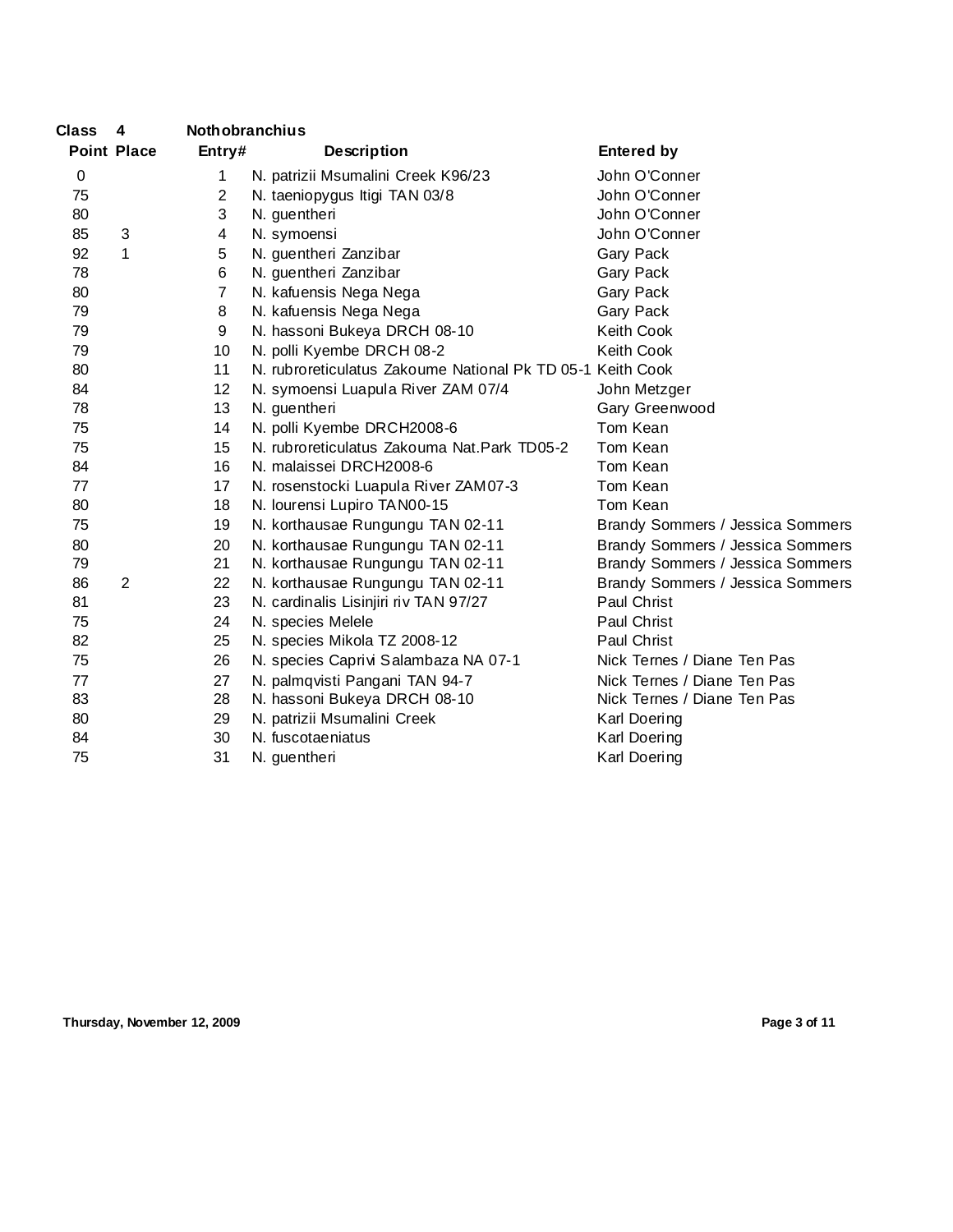| Class | 5                  |                       | <b>Fundulopanchax except Paraphyosemion</b> |                                   |
|-------|--------------------|-----------------------|---------------------------------------------|-----------------------------------|
|       | <b>Point Place</b> | Entry#                | <b>Description</b>                          | <b>Entered by</b>                 |
| 77    |                    | 1                     | Fp. sjoestedti (Blue Gularis)               | John O'Conner                     |
| 82    |                    | $\mathbf{2}^{\prime}$ | Fp. mirabilis intermittens Etuku            | Gary Pack                         |
| 85    | 2                  | 3                     | Fp. mirabilis intermittens Etuku            | Gary Pack                         |
| 75    |                    | 4                     | Fp. avichang Nguba 2 GEML 00/16             | Gary Greenwood                    |
| 75    |                    | 5                     | Fp. gresensi Takwai                         | Gary Greenwood                    |
| 75    |                    | 6                     | Fp. scheeli Aquarim Strain                  | Gary Greenwood                    |
| 75    |                    | 7                     | Fp. avichang Nguba 2 GEML 00-16             | Thuan Nguyen                      |
| 75    |                    | 8                     | Fp. scheeli                                 | Manfred Schulz / Elisabeth Schulz |
| 83    |                    | 9                     | Fp. oeseri                                  | Keith Cook                        |
| 75    |                    | 10                    | Fp. sjoestedti Niger Delta                  | Peter Minogue                     |
| 75    |                    | 11                    | Fp. sjoestedti                              | Peter Minogue                     |
| 80    |                    | 12 <sup>°</sup>       | Fp. mirabilis intermittens Etuku            | Gary Greenwood                    |
| 80    |                    | 13                    | Fp. sjoestedti                              | Gary Greenwood                    |
| 75    |                    | 14                    | Fp. sjoestedti (Blue Gularis)               | Art Leuterman                     |
| 75    |                    | 15                    | Fp. mirabilis mirabilis Mbio                | Gary Greenwood                    |
| 81    |                    | 16                    | Fp. avichang                                | Charles Harrison / Sue Harrison   |
| 75    |                    | 17                    | Fp. avichang                                | Charles Harrison / Sue Harrison   |
| 86    | 1                  | 18                    | Fp. gulare                                  | Eric Beyer                        |
| 84    | 3                  | 19                    | Fp. sjoestedti                              | John Aldrich Jr.                  |
| 80    |                    | 20                    | Fp. oeseri Bioko Island                     | John Aldrich Jr.                  |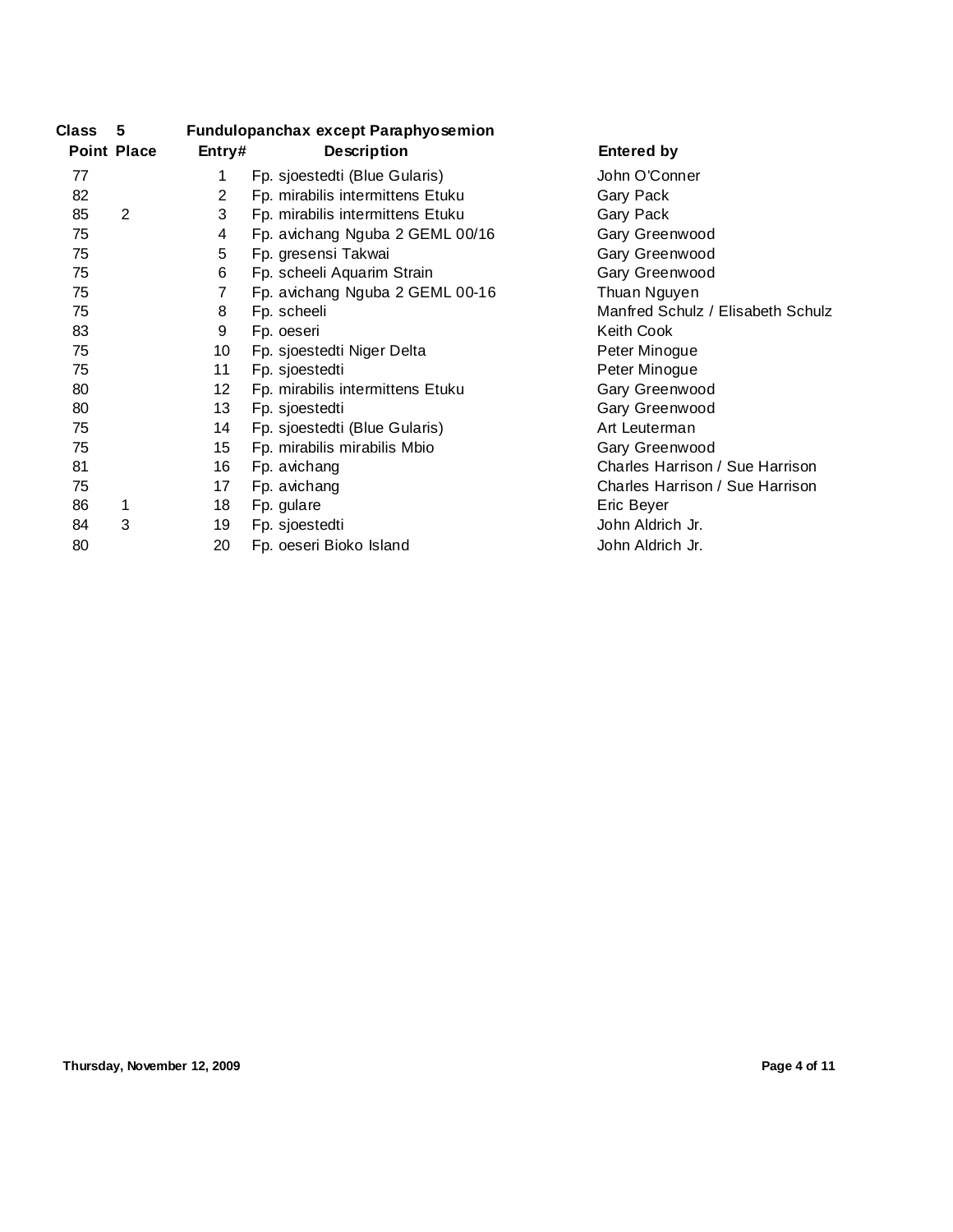| <b>Class</b>     | 6                  | <b>Fundulopanchax - Paraphyosemion</b> |                                     |                                   |
|------------------|--------------------|----------------------------------------|-------------------------------------|-----------------------------------|
|                  | <b>Point Place</b> | Entry#                                 | Description                         | <b>Entered by</b>                 |
| 75               |                    | 1                                      | Fp. gardneri Jos Plateau            | John O'Conner                     |
| 75               |                    | $\overline{2}$                         | Fp. gardneri Gold                   | John O'Conner                     |
| 75               |                    | 3                                      | Fp. gardneri Azure Albino           | John O'Conner                     |
| 75               |                    | 4                                      | Fp. gardneri gardneri Lafia         | <b>Rick Ivik</b>                  |
| 76               |                    | 5                                      | Fp. gardneri nigerianus Jos Plateau | Gary Pack                         |
| 75               |                    | 6                                      | Fp. gardneri nigerianus Jos Plateau | Gary Pack                         |
| 75               |                    | $\overline{7}$                         | Fp. gardneri mamfensis Ossing       | Gary Pack                         |
| 77               |                    | 8                                      | Fp. gardneri mamfensis Ossing       | Gary Pack                         |
| 75               |                    | 9                                      | Fp. gardneri gardneri NSukka        | Gary Pack                         |
| 81               |                    | 10                                     | Fp. gardneri gardneri NSukka        | Gary Pack                         |
| $\boldsymbol{0}$ |                    | 11                                     | Fp. gardneri gardneri Udi Mountain  | Gary Pack                         |
| $\boldsymbol{0}$ |                    | 12                                     | Fp. puerzli Dibeng Yabassi          | Gary Pack                         |
| 77               |                    | 13                                     | Fp. puerzli Dibeng Yabassi          | Gary Pack                         |
| 79               |                    | 14                                     | Fp. gardneri nigerianus Misaje      | Gary Pack                         |
| 75               |                    | 15                                     | Fp. gardneri lacustris Lake Ejagham | Gary Greenwood                    |
| 75               |                    | 16                                     | Fp. gardneri mamfensis Basua Yellow | Gary Greenwood                    |
| 75               |                    | 17                                     | Fp. gardneri mamfensis Basua Blue   | Gary Greenwood                    |
| 77               |                    | 18                                     | Fp. gardneri gardneri Misaje        | Gary Greenwood                    |
| 87               | $\overline{2}$     | 19                                     | Fp. gardneri nigerianus Innidere    | Gary Greenwood                    |
| 75               |                    | 20                                     | Fp. spoorenbergi                    | <b>Ruth Warner</b>                |
| 75               |                    | 21                                     | Fp. gardneri mamfensis Faishang     | Manfred Schulz / Elisabeth Schulz |
| 89               | 1                  | 22                                     | Fp. puerzli Dibenny Yabessi         | Manfred Schulz / Elisabeth Schulz |
| 75               |                    | 23                                     | Fp. gardneri nigerianus P82         | Manfred Schulz / Elisabeth Schulz |
| 78               |                    | 24                                     | Fp. gardneri Nsukka                 | Manfred Schulz / Elisabeth Schulz |
| 76               |                    | 25                                     | Fp. gardneri Jos Plateau            | Manfred Schulz / Elisabeth Schulz |
| 77               |                    | 26                                     | Fp. gardneri gold                   | Manfred Schulz / Elisabeth Schulz |
| 75               |                    | 27                                     | Fp. gardneri mamfensis Ossing       | James Gasior                      |
| 83               |                    | 28                                     | Fp. amieti                          | Keith Cook                        |
| 84               |                    | 29                                     | Fp. gardneri Lafia                  | John O'Conner                     |
| 75               |                    | 31                                     | Fp. spoorenbergi                    | Gary Greenwood                    |
| 75               |                    | 32                                     | Fp. gardneri Makurdi (Trio)         | Allen Semeit                      |
| 75               |                    | 33                                     | Fp. gardneri mamfensis yellow form  | Frank Kray                        |
| 75               |                    | 34                                     | Fp. gardneri nigerianus Misaje      | Nick Ternes / Diane Ten Pas       |
| 77               |                    | 35                                     | Fp. gardneri mamfensis Basua        | Nick Ternes / Diane Ten Pas       |
| 86               | 3                  | 36                                     | Fp. gardneri gardneri Nsukka        | <b>Rich Schueppel</b>             |
| 77               |                    | 37                                     | Fp. gardneri yellow                 | <b>Rich Schueppel</b>             |
| 75               |                    | 38                                     | Fp. spoorenbergi                    | John Pinkowski                    |
|                  |                    |                                        |                                     |                                   |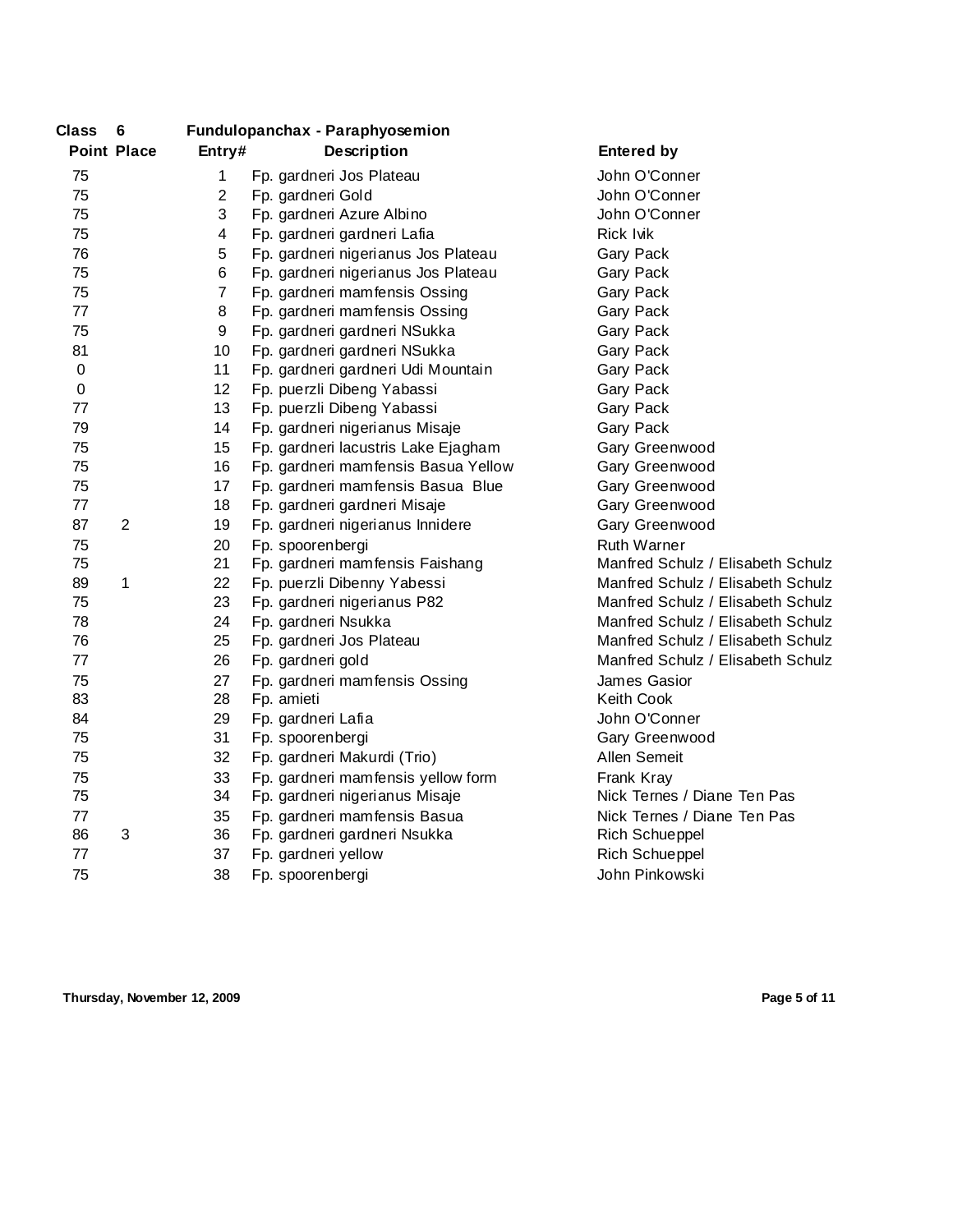| <b>Class</b>       | $\overline{7}$ |     |                | Aphyosemion (cameronense, ogoense, striatum) |                                   |
|--------------------|----------------|-----|----------------|----------------------------------------------|-----------------------------------|
| <b>Point Place</b> |                |     | Entry#         | <b>Description</b>                           | <b>Entered by</b>                 |
| $\mathbf 0$        |                |     | 1.             | A. louessense RPC33                          | John O'Conner                     |
| 75                 |                |     | $\overline{2}$ | A. thysi GHP 82-13                           | Rick Ivik                         |
| 75                 |                |     | 3              | A. mimbon LEC 93-19                          | Gary Pack                         |
| 75                 |                |     | 4              | A. mimbon LEC 93-19                          | Gary Pack                         |
| 78                 |                |     | 5              | A. ogoense ogoense 80-24                     | Gary Pack                         |
| 88                 |                |     | 6              | A. striatum Lambarene                        | Gary Pack                         |
| 89                 |                |     | 7              | A. striatum Lambarene                        | Gary Pack                         |
| 90                 | 3              |     | 8              | A. amoenum Sakebayeme                        | Gary Greenwood                    |
| 83                 |                |     | 9              | A. cameronense cameronense affinis GBH 01/27 | Gary Greenwood                    |
| 89                 |                |     | 10             | A. cameronense cameronense GEMLB02/12        | Gary Greenwood                    |
| $\mathbf 0$        |                |     | 11             | void                                         | Manfred Schulz / Elisabeth Schulz |
| 85                 |                |     | 12             | A. primigenium GBN 88/10                     | Manfred Schulz / Elisabeth Schulz |
| 75                 |                |     | 13             | A. ogoense ogoense 95/18                     | James Gasior                      |
| 81                 |                |     | 14             | A. ogoense pyrophore Komono yellow           | James Gasior                      |
| 86                 |                |     | 15             | A. louessense RPC 33                         | James Gasior                      |
| 93                 | $\overline{2}$ |     | 16             | A. striatum Lambarene                        | Keith Cook                        |
| 85                 |                |     | 17             | A. primigenium GBN 88-10                     | <b>Keith Cook</b>                 |
| 94                 | 1              | P/C | 18             | A. joergenscheeli GJS 00/15                  | John Metzger                      |
| 89                 |                |     | 19             | A. wachtersi wachtersi O'Billy RPC 91/13     | John Metzger                      |
| 87                 |                |     | 20             | A. ogoense pyrophore GHP Blue                | John Metzger                      |
| 75                 |                |     | 21             | A. mimbon LEC 93-19                          | Gary Greenwood                    |
| 89                 |                |     | 22             | A. ogoense ogoense GHP 80/24                 | Gary Greenwood                    |
| 75                 |                |     | 23             | A. ogoense ogoense komono yellow             | Gary Greenwood                    |
| 87                 |                |     | 24             | A. striatum Lambaréné                        | Gary Greenwood                    |
| 75                 |                |     | 25             | A. thysi GHP 82/13                           | Gary Greenwood                    |
| 75                 |                |     | 26             | A. mimbon LEC 93-19                          | Steve Rabke                       |
| 81                 |                |     | 27             | A. primigenium GBN 88/10                     | Manfred Schulz / Elisabeth Schulz |
| 87                 |                |     | 28             | A. ogoense ottogartneri Lutete               | Mark Hlavaty                      |
| 87                 |                |     | 29             | A. louessense Malinga                        | Mark Hlavaty                      |
| 75                 |                |     | 30             | A. gabunense boehmi                          | Karl Doering                      |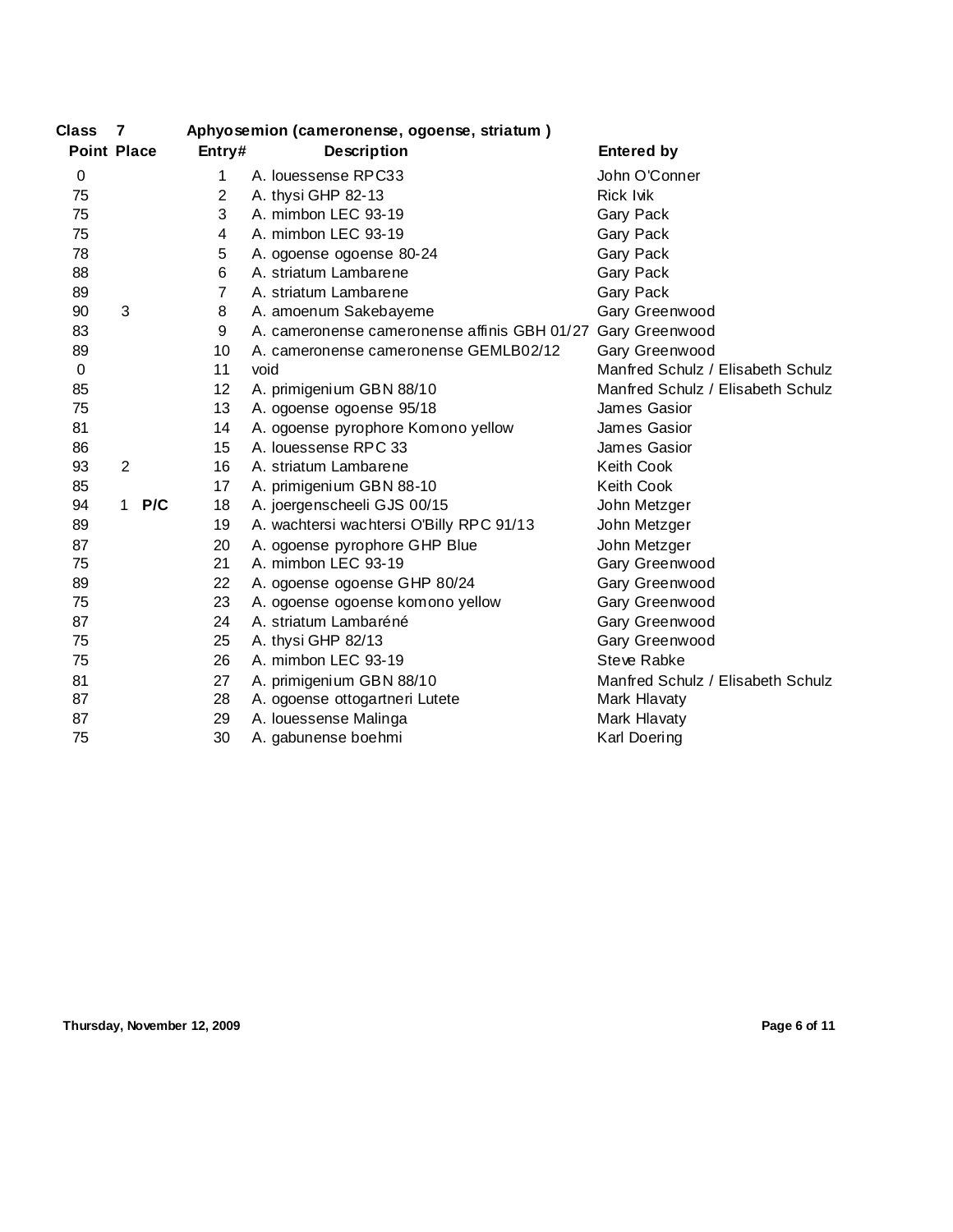| <b>Class</b> | - 8                |                | Aphyosemion - "calliurium types"   |                                   |
|--------------|--------------------|----------------|------------------------------------|-----------------------------------|
|              | <b>Point Place</b> | Entry#         | <b>Description</b>                 | <b>Entered by</b>                 |
| 86           |                    | $\mathbf 1$    | A. celiae celiae                   | John O'Conner                     |
| 85           |                    | $\overline{2}$ | A. australe orange spotless        | Jim Liska                         |
| 82           |                    | 3              | A. celiae celiae Teke              | <b>Ruth Warner</b>                |
| 75           |                    | 4              | A. celiae celiae Mamdanba 69       | <b>Ruth Warner</b>                |
| 75           |                    | 5              | A. ahli Kribi                      | Manfred Schulz / Elisabeth Schulz |
| 96           | $\overline{2}$     | 6              | A. australe Gold                   | Frank Carriglitto                 |
| 75           |                    | $\overline{7}$ | A. australe Chocolate              | Frank Carriglitto                 |
| 0            |                    | 8              | A. australe Chocolate              | Frank Carriglitto                 |
| 75           |                    | 9              | A. australe Cap Estérias           | Frank Carriglitto                 |
| 75           |                    | 10             | A. australe Cap Estérias           | Frank Carriglitto                 |
| 97           | 1                  | 11             | A. campomaanense ABK 07-181        | Mark Hlavaty                      |
| 95           | 3                  | 12             | A. campomaanense ABK 07-181        | Mark Hlavaty                      |
| 85           |                    | 13             | A. celiae celiae                   | Karl Doering                      |
| <b>Class</b> | 9                  |                | Chromaphyosemion                   |                                   |
|              | <b>Point Place</b> | Entry#         |                                    | <b>Entered by</b>                 |
|              |                    |                | <b>Description</b>                 |                                   |
| 78           |                    | 1              | A. poliaki                         | John O'Conner                     |
| 83           |                    | $\overline{2}$ | A. bivittatum Funge                | John O'Conner                     |
| 75           |                    | 3              | A. bitaeniatum Zagnanando          | Ryan Grisso                       |
| 79           |                    | 4              | A. bivittatum Funge                | Ryan Grisso                       |
| 80           |                    | 5              | A. bitaeniatum ljebu Ode           | Gary Greenwood                    |
| 84           | 3                  | 6              | A. bivittatum Funge                | Gary Greenwood                    |
| 80           |                    | $\overline{7}$ | A. splendopleure Ombe River System | Manfred Schulz / Elisabeth Schulz |
| 79           |                    | 8              | A. splendopleure Ombe river system | James Gasior                      |
| 83           |                    | 9              | A. lugens Afan-Essokié             | John Metzger                      |
| 82           |                    | 10             | A. lugens Afan-Essokié             | Gary Greenwood                    |
| 75           |                    | 11             | A. bivittatum Mbonge               | Brandy Sommers / Jessica Sommers  |
| 75           |                    | 12             | A. bivittatum Mbonge               | Brandy Sommers / Jessica Sommers  |
| 89           | 1                  | 13             | A. bivittatum Fungé                | Jim Hinkle                        |
| 75           |                    | 14             | A. bitaeniatum Benin City          | Nick Ternes / Diane Ten Pas       |
| 75           |                    | 15             | A. bitaeniatum Benin City          | Nick Ternes / Diane Ten Pas       |
| 80           |                    | 16             | A. riggenbachi Dibeng              | Mark Hlavaty                      |
| 82           |                    | 17             | A. bitaeniatum ljebu-Odé           | Mark Hlavaty                      |
| 85           | $\overline{2}$     | 18             | A. bivittatum Fungé C-91           | Karl Doering                      |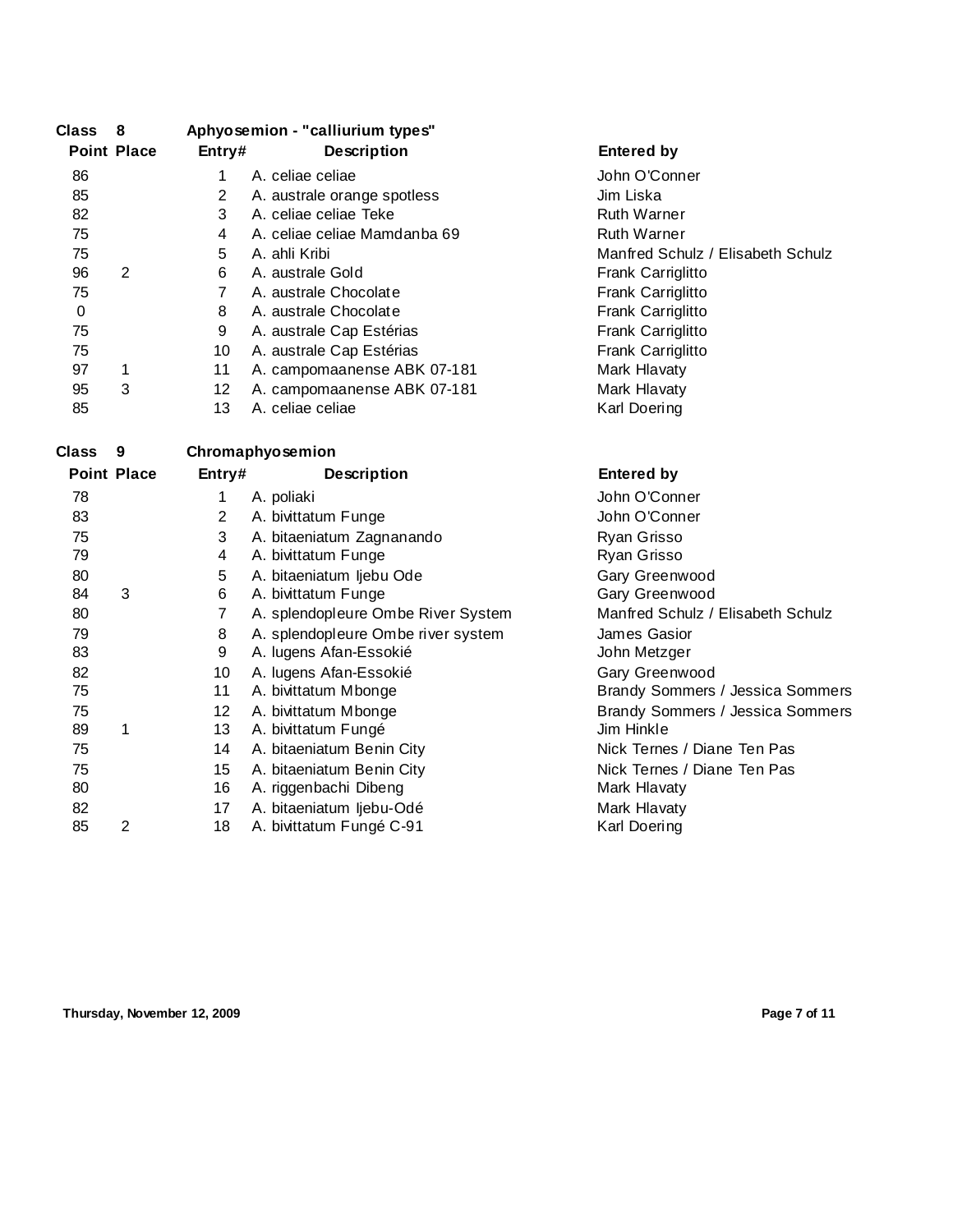| <b>Class</b>       | 10 |              | Callopanchax, Archiaphyosemion & Scriptaphyosemion |                                           |                                   |  |
|--------------------|----|--------------|----------------------------------------------------|-------------------------------------------|-----------------------------------|--|
| <b>Point Place</b> |    |              | Entry#                                             | <b>Description</b>                        | <b>Entered by</b>                 |  |
| 76                 |    |              |                                                    | Script. etzeli Lungi LOL SL99-10          | Rick Ivik                         |  |
| 75                 |    |              | 2                                                  | Arch. petersi Banco Park                  | Thuan Nguyen                      |  |
| 75                 |    |              | 3                                                  | Script. etzeli Bundulai SL89              | Thuan Nguyen                      |  |
| 86                 |    |              | 4                                                  | Script. cauveti                           | Manfred Schulz / Elisabeth Schulz |  |
| 81                 |    |              | 5                                                  | Script. schmitti Juarzon                  | Manfred Schulz / Elisabeth Schulz |  |
| 87                 | 3  |              | 6                                                  | Arch. guineense Kissidougou 90/192        | James Gasior                      |  |
| 89                 | 2  |              |                                                    | Script. bertholdi lenghe cacoha SSL 93/37 | Gary Greenwood                    |  |
| 77                 |    |              | 8                                                  | Script. schmitti Juarzon                  | Art Leuterman                     |  |
| 75                 |    |              | 9                                                  | Arch. petersi Banco Park                  | Brandy Sommers / Jessica Sommers  |  |
| 76                 |    |              | 10                                                 | Script. etzeli Yek Bir                    | Ray Wolff                         |  |
| 90                 |    | <b>ResBO</b> | 11                                                 | Arch. guineense                           | Jack Heller                       |  |
| 85                 |    |              | 12                                                 | Script. geryi Maferyia SL-89              | Mark Hlavaty                      |  |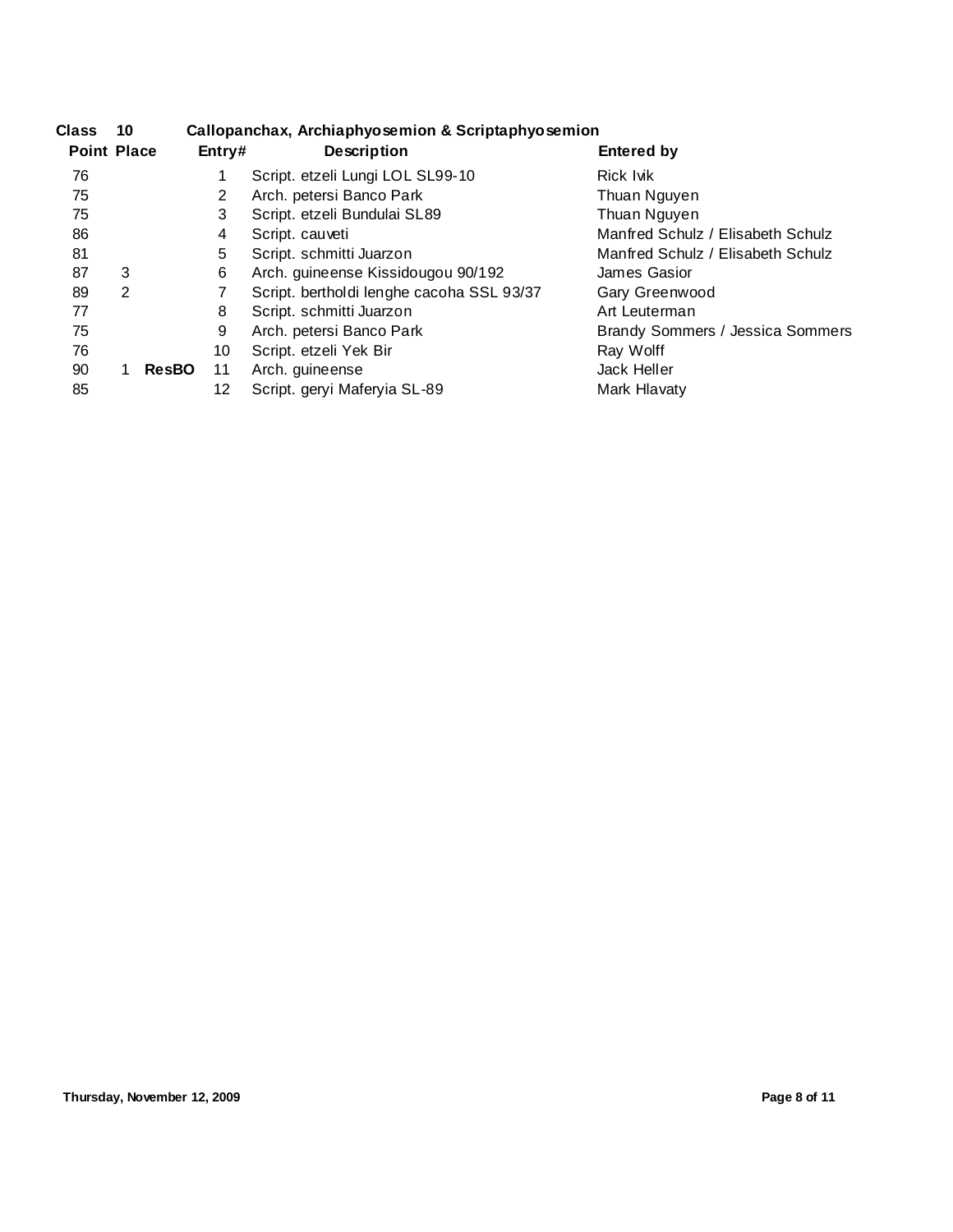| <b>Class</b>     | 11                 | <b>Aphyosemions All Other</b> |                                 |                                   |
|------------------|--------------------|-------------------------------|---------------------------------|-----------------------------------|
|                  | <b>Point Place</b> | Entry#                        | <b>Description</b>              | <b>Entered by</b>                 |
| 75               |                    | 1                             | A. elberti Bafoussam            | Ryan Grisso                       |
| 79               |                    | $\overline{2}$                | A. elberti Bofoussan            | <b>Rick lvik</b>                  |
| 82               |                    | 3                             | A. elberti Sombolobo            | Gary Pack                         |
| 83               |                    | 4                             | A. georgiae GBBS 99-19          | Gary Pack                         |
| 75               |                    | 5                             | A. bochtleri GWW 86-11          | Gary Pack                         |
| 75               |                    | 6                             | A. bochtleri GWW 86-11          | Gary Pack                         |
| 79               |                    | 7                             | A. hera TDK 97-30               | Gary Pack                         |
| 77               |                    | 8                             | A. hera TDK 97-30               | Gary Pack                         |
| 75               |                    | 9                             | A. herzogi Zomoko GBG 92-25     | Gary Pack                         |
| 75               |                    | 10                            | A. herzogi Zomoko GBG 92-25     | Gary Pack                         |
| 80               |                    | 11                            | A. ocellatum Sika Sika GJS 00-5 | Gary Pack                         |
| 79               |                    | 12                            | A. ocellatum Sika Sika GJS 00-5 | Gary Pack                         |
| 75               |                    | 13                            | A. bochtleri GWW 86/11          | Gary Greenwood                    |
| $\boldsymbol{0}$ |                    | 14                            | A. coeleste Mounana             | Gary Greenwood                    |
| 78               |                    | 15                            | A. elberti Bafole               | Gary Greenwood                    |
| 75               |                    | 16                            | A. elberti Bafoussan            | Gary Greenwood                    |
| 75               |                    | 17                            | A. elberti Diang Yellow         | Gary Greenwood                    |
| 79               |                    | 18                            | A. elberti Ntui                 | Gary Greenwood                    |
| 75               |                    | 19                            | A. hera ARK 1-2/96              | Gary Greenwood                    |
| 75               |                    | 20                            | A. herzogi Zomoko GBG 92/25     | Gary Greenwood                    |
| 75               |                    | 21                            | A. hofmanni GBG 93/17           | Gary Greenwood                    |
| 87               | $\overline{2}$     | 22                            | A. elberti Bafole               | Jim Liska                         |
| 75               |                    | 23                            | A. elberti kekemense            | Manfred Schulz / Elisabeth Schulz |
| 75               |                    | 24                            | A. elberti Bafole               | Manfred Schulz / Elisabeth Schulz |
| 75               |                    | 25                            | A. elberti Sambolobo            | Manfred Schulz / Elisabeth Schulz |
| 75               |                    | 26                            | A. sp. Oyo                      | James Gasior                      |
| 75               |                    | 27                            | A. elberti Matapit              | James Gasior                      |
| 75               |                    | 28                            | A. elberti Mbet 05/18           | James Gasior                      |
| 75               |                    | 29                            | A. cyanostictum Makokou         | James Gasior                      |
| 78               |                    | 31                            | A. elberti Sambolobo            | James Gasior                      |
| 80               |                    | 32                            | A. elberti Ntui                 | Keith Cook                        |
| 79               |                    | 33                            | A. georgiae GBBS 99/19          | Peter Minogue                     |
| 75               |                    | 34                            | A. georgiae GBBS 99/19 sport    | Peter Minogue                     |
| 79               |                    | 35                            | A. georgiae GAB 90/18           | Peter Minoque                     |
| 75               |                    | 36                            | A. georgiae GAB 90/18           | James Gasior                      |
| 75               |                    | 37                            | A. buytaerti BSWG 97/3 trio     | James Gasior                      |
| 85               | 3                  | 38                            | A. elberti Ntui                 | John Metzger                      |
| 82               |                    | 39                            | A. elberti Foumban              | John Metzger                      |
| 75               |                    | 40                            | A. elberti Sambolobo            | John Metzger                      |
| 75               |                    | 41                            | A. lamberti K2000 abouni        | Gary Greenwood                    |
| 75               |                    | 42                            | A. ocellatum GJS 00/5 sikasika  | Gary Greenwood                    |

**Thursday, November 12, 2009 Page 9 of 11**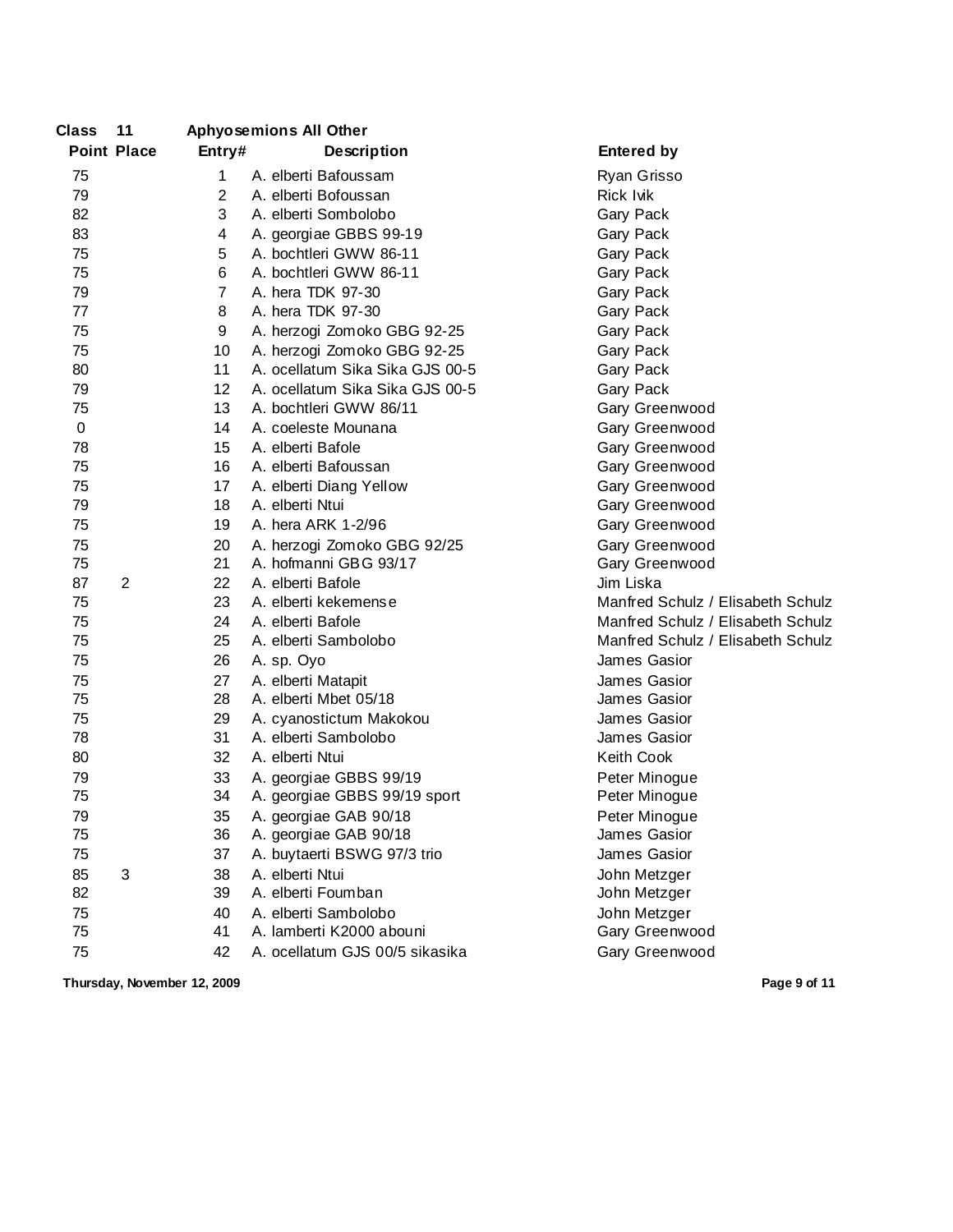| <b>Class</b>       | 11 |            |        | <b>Aphyosemions All Other</b>     |                                  |
|--------------------|----|------------|--------|-----------------------------------|----------------------------------|
| <b>Point Place</b> |    |            | Entry# | <b>Description</b>                | <b>Entered by</b>                |
| 77                 |    |            | 43     | A. passaroi GEB 94/5              | Gary Greenwood                   |
| 75                 |    |            | 44     | A. punctatum Buong Bai            | Gary Greenwood                   |
| 75                 |    |            | 45     | A. rectogoense PEG 95/16          | Gary Greenwood                   |
| 0                  |    |            | 46     | A. cyanostictum                   | Gary Greenwood                   |
| 75                 |    |            | 47     | A. cyanostictum GEMHS 00/16       | Gary Greenwood                   |
| 80                 |    |            | 48     | A. fulgens 93/7                   | Gary Greenwood                   |
| 80                 |    |            | 49     | A. elberti Foumban                | Gary Greenwood                   |
| 82                 |    |            | 50     | A. elberti Matapit                | Gary Greenwood                   |
| 83                 |    |            | 51     | A. elberti Ndop                   | Gary Greenwood                   |
| 75                 |    |            | 52     | A. georgiae GWW86-2               | Tom Kean                         |
| 75                 |    |            | 53     | A. georgiae GBBS99-19             | Tom Kean                         |
| 75                 |    |            | 54     | A. cyanostictum Sam               | Tom Kean                         |
| 78                 |    |            | 55     | A. ocellatum Sika Sika GJS_2000-5 | Brandy Sommers / Jessica Sommers |
| 75                 |    |            | 56     | A. ocellatum Sika Sika GJS_2000-5 | Brandy Sommers / Jessica Sommers |
| 75                 |    |            | 57     | A. hofmanni                       | Charles Harrison / Sue Harrison  |
| 81                 |    |            | 58     | A. elberti Ntui                   | Charles Harrison / Sue Harrison  |
| 82                 |    |            | 59     | A. fulgens                        | Jerry Jost                       |
| 80                 |    |            | 60     | A. fulgens                        | Jerry Jost                       |
| 75                 |    |            | 61     | A. ocellatum GJS 00/5             | Frank Kray                       |
| 75                 |    |            | 62     | A. georgiae GBBS 99/19            | Frank Carriglitto                |
| 75                 |    |            | 63     | A. georgiae GBBS 86-2             | Frank Carriglitto                |
| 75                 |    |            | 64     | A. elberti Sambolobo              | Frank Kray                       |
| 79                 |    |            | 65     | A. elberti Mbet BLLMC 05/8        | Frank Kray                       |
| 75                 |    |            | 66     | A. cyanostictum PEG 98/11         | Frank Carriglitto                |
| 75                 |    |            | 67     | A. elberti Santchou               | Paul Christ                      |
| 88                 | 1  | <b>BOS</b> | 68     | A. aureum GEB 94-9                | Mark Hlavaty                     |